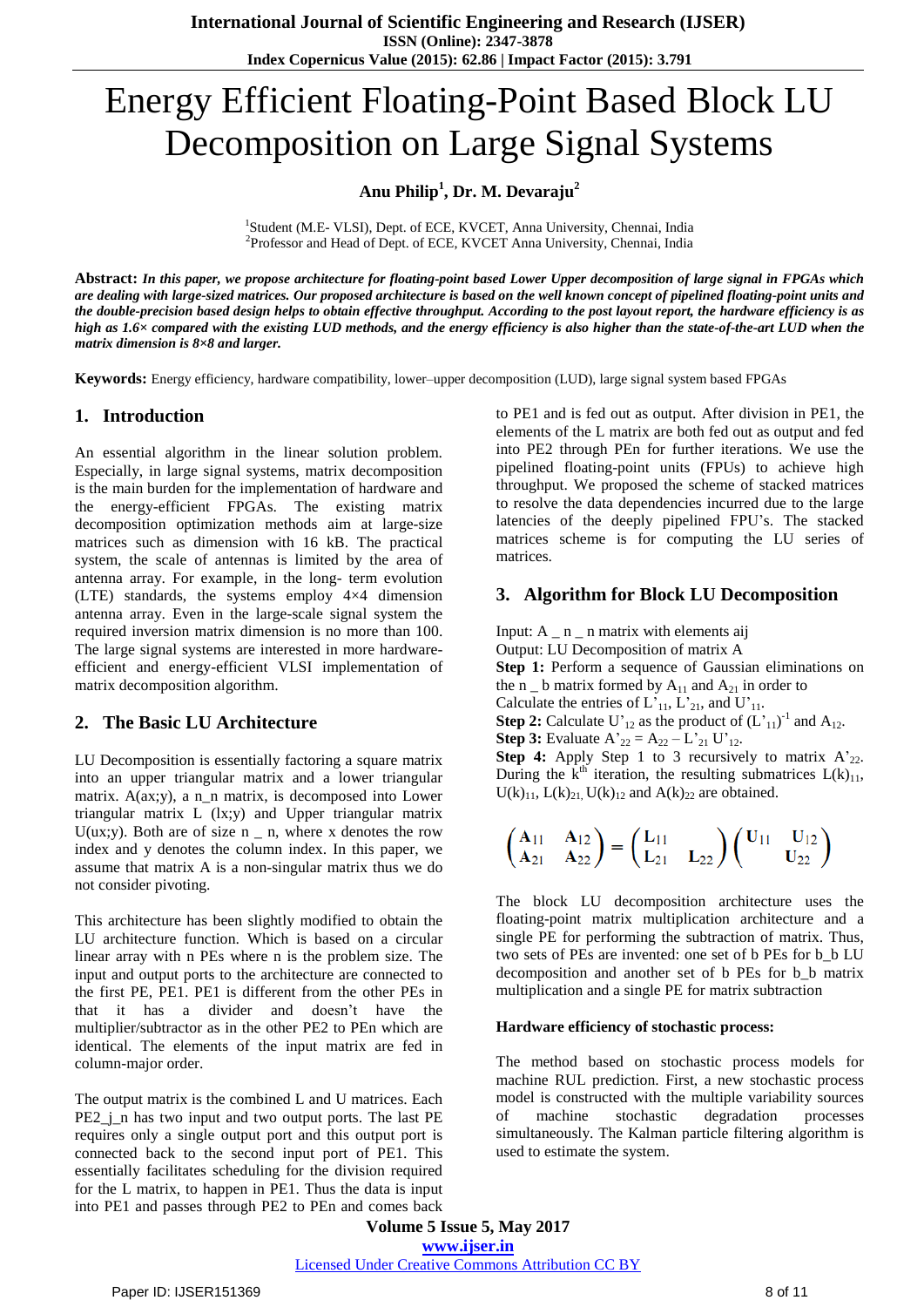

**Figure 1:** High accuracy SD

States and to predict the RUL. The effectiveness of this method is to demonstrate simulated degradation processes and to accelerate the degradation tests of rolling element bearings. Through comparisons with different methods, the proposed method presents its superiority to describe the stochastic degradation processes and to predicting the machine RUL.

A design and synthesize the LUD with 4×4, 8×8, and 16×16 dimension matrices.. The stochastic stream length is  $2k = 256$ . Hence, the stochastic LUD has almost the same performance as a 15-bit TCS. The implemented stochastic LUD with the synthesis results of the QR-CORDIC, direct mapped, and CSHM-based LUD. For fair comparison, we have scaled the throughput, area etc.. Since the area and throughput are quite dissimilar for every method. the hardware efficiency and energy efficiency to compare the performance as:

Hardware Efficiency = Scaled Throughput/ Gate Counts  $[(MS/s)/kGE]$ . Energy Efficiency = Scaled Power / Scaled Throughput [nJ/Symbol].

### **4. High Accuracy Hardware Design in LU Decomposition Unit**

The high-performance multiplier and divider for DPC provide high computation accuracy with relative short stream and low hardware expense. The proposed stochastic multiplier and SD can achieve SNR of 70, 65 dB with 128-length bit stream, respectively. Also the stochastic multiplier and SD can be applied to other signal processing systems. Stochastic LUD can be applied in the practical signal detector, which is verified by SNR and MMSE-based packet-error-rate (PER) performance. The LUD has been implemented in a fully parallel form. Thus, the proposed LUD has a simple control and a computation

structure. According to the implementation report, after placing and routing, the hardware efficiency is  $1.5\times$  than existing LUD architectures. Energy efficiency also surpass the CSHM-based LUD when the dimension is equal or higher than  $8 \times 8$ . The stochastic logic has been proposed decades ago and widely used in the neural network system. Most recently, researchers employed the stochastic computation in the wireless communication and signal processing systems to achieve inspired results.

#### **a) Brent Kung Adder:**

The Brent Kung adder computes the prefixes for 2 bit groups. These prefixes are used to detect the prefixes for the 4 bit groups, which in turn are used to calculate the prefixes for 8 bit groups and so on. These prefixes are then used to compute the carry out of the particular bit stages. These carries will be used along with the Group Propagate of the next stage to compute the Sum bit of that stage.

Brent Kung Tree uses 2log2N - 1 stage. So for a 32-bit adder oin our design requires 9 number of stages and fanout for each bit stage is restricted to 2. The diagram below shows how the fanout being minimized and the loading on further stages are being reduced.

# Brent-Kung Carry Network (8-Bit Adder)



The logarithmic concept is utilized to combine its operands in a tree- like orientation. The logarithmic delay is acquired by restructuring the look-ahead adder. The restructuring merely dependence on the associative property, and delay is obtained equivalent to (log2N) t, where "N" denotes the number of input bits to the adder and t denotes the propagation delay time. Hence, for a 16 bit structure, the logarithmic adder has a delay equal to "4t", while for a simple ripple carry adder the delay is given by  $(N-1)t$  and is equal to '15t' for 'N' and 't' being the number of input bits and the delay time, respectively. Hence it is seen that this structure greatly reduces delay, and makes it beneficial for a structures with large number of inputs. This advantage is, however, obtained at the expense of large area and a complex structure.

**Volume 5 Issue 5, May 2017 www.ijser.in** Licensed Under Creative Commons Attribution CC BY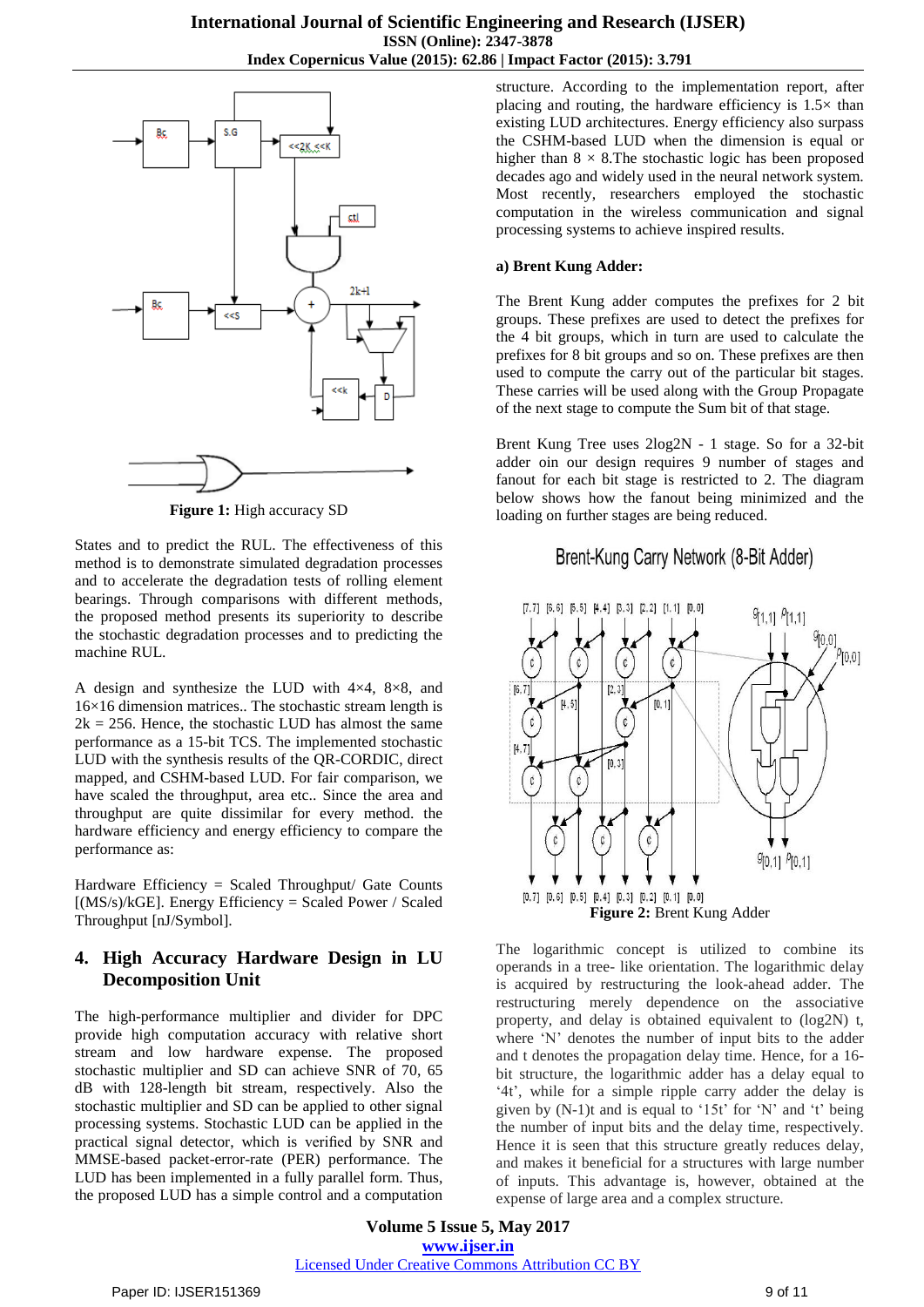#### **b)Vedic Multiplier**

For the effective multiplication Conventional Vedic multiplication Hardware has been used which provide ultra precision in the carry propagation path. the proposed Vedic multiplier in at eight bit level has upshot optimized parameter characteristics compared to some other popular multiplier structures based on different multiplication algorithms at the eight bit level. For true and reliable comparison, proposed multiplier has been implemented on the same platform of target FPGA, which has been used by the reference papers.

Comparison with various multipliers in the target FPGA is shown in Table1.

In the following given table the target FPGA used belongs to Virtex 2P (family), XC2VP2 (device), FG256 (Package), 7 (speed grade).

**Table 1:** Comparative Table 1 for Different Multipliers at 8-Bit Level

| Maximum Combination Path Delay for Different Multipliers at Eight |                            |                                     |                            |                                 |                      |                    |
|-------------------------------------------------------------------|----------------------------|-------------------------------------|----------------------------|---------------------------------|----------------------|--------------------|
| Level in Nano Seconds                                             |                            |                                     |                            |                                 |                      |                    |
| Karatsuba<br>$[10]$                                               | Vedic<br>Karatsuba<br>[10] | Modified<br><b>Booth</b><br>Wallace | Vedic with<br>Partitioning | Conventional<br>Vedic<br>$[10]$ | Vedic<br>with<br>CSA | Proposed<br>$[18]$ |
| 31.039                                                            | 18.695                     | 15.815                              | 15,685                     | 15.418                          | 13 O'                | 11.886             |

# **5. Results**

The proposed method has been simulated by using Modelsim 6.2c as well as synthesized using Xilinx ISE 14.5. The results produced shows that the proposed reduction of time delay method is optimized in terms of parameters such as power, area, delay, speed and ease of implementation.



**Figure 3:** Simulation Result



**Figure 4:** RTL Schematic View



**Figure 5:** Technology Schematic

# **6. Conclusion**

In this paper, energy efficient LU Decomposition Scheme for large signal systems is analyzed well. Extensive performed simulation results prove that Brunt Kung adder as well as Vedic multiplier along with the floating point pipelining in the architecture of FPGAs for large signal decomposing systems devised with LUD computation schematics is the efficient method to make energy efficiency in hardware operation.

The simulations show significant improvement over the state-of-the-art techniques on performance and energy

**Volume 5 Issue 5, May 2017 www.ijser.in** Licensed Under Creative Commons Attribution CC BY